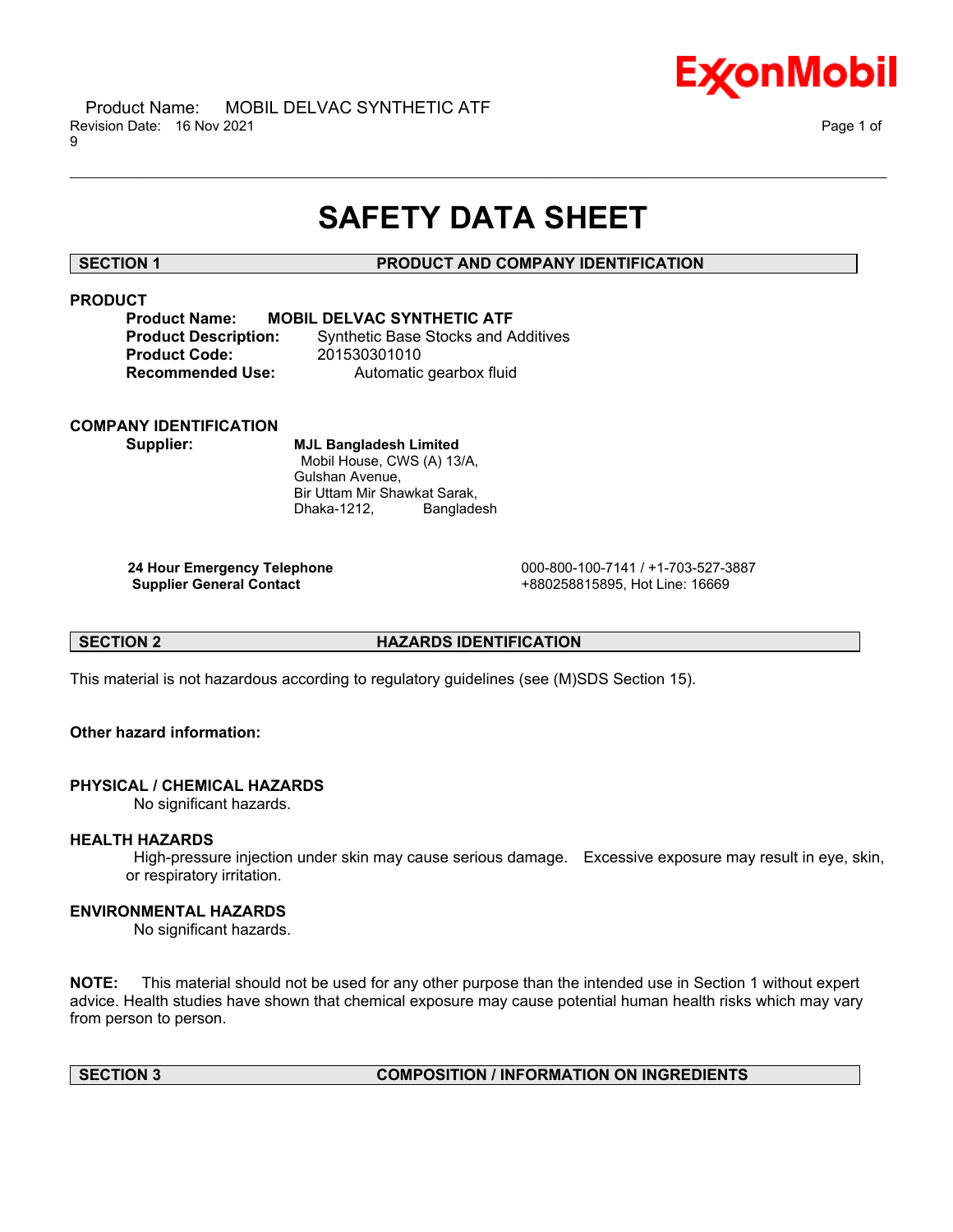

This material is defined as a mixture.

# **Hazardous Substance(s) or Complex Substance(s) required for disclosure**

| <b>Name</b>                                                    | CAS#                | Concentration*   | <b>GHS Hazard Codes</b>                                         |
|----------------------------------------------------------------|---------------------|------------------|-----------------------------------------------------------------|
| 1-DECENE, TETRAMER AND TRIMER HYDROGENATED                     | 68649-12-7          | $20 - 530\%$     | H <sub>304</sub>                                                |
| 1H-IMIDAZOLE-1-ETHANOL, 2-(8-HEPTADECENYL)-4,5-<br>DIHYDRO-    | $95 - 38 - 5$       | $0.01 - 5.025\%$ | H302, H314(1C), H373,<br>H400(M factor 10), H410(M<br>factor 1) |
| 2,6-DI-TERT-BUTYLPHENOL                                        | 128-39-2            | $0.1 - 5.1\%$    | H315, H400(M factor 1),<br>$H410(M$ factor 1)                   |
| ALKYL METHACRYLATE,<br>ALKYLAMINOALKYLMETHACRYLAMIDE COPOLYMER | <b>CONFIDENTIAL</b> | $1 - 5\%$        | H319(2A), H413                                                  |
| BIS(2-HYDROXYETHYL) TALLOW AMINE                               | 61791-44-4          | $0.025 - 5.1\%$  | H302, H314(1C), H400(M<br>factor 10), $H410(M$ factor 1)        |
| <b>DISOOCTYL ADIPATE</b>                                       | 1330-86-5           | $10 - 520%$      | None                                                            |
| N,N-DIMETHYLOCTADECAN-1-AMINE                                  | 124-28-7            | $0.01 - 5.025\%$ | H302, H314(1B), H400(M)<br>factor 10), $H410(M$ factor 1)       |

\_\_\_\_\_\_\_\_\_\_\_\_\_\_\_\_\_\_\_\_\_\_\_\_\_\_\_\_\_\_\_\_\_\_\_\_\_\_\_\_\_\_\_\_\_\_\_\_\_\_\_\_\_\_\_\_\_\_\_\_\_\_\_\_\_\_\_\_\_\_\_\_\_\_\_\_\_\_\_\_\_\_\_\_\_\_\_\_\_\_\_\_\_\_\_\_\_\_\_\_\_\_\_\_\_\_\_\_\_\_\_\_\_\_\_\_\_\_

\* All concentrations are percent by weight unless ingredient is a gas. Gas concentrations are in percent by volume.

# **SECTION 4 FIRST AID MEASURES**

### **INHALATION**

Remove from further exposure. For those providing assistance, avoid exposure to yourself or others. Use adequate respiratory protection. If respiratory irritation, dizziness, nausea, or unconsciousness occurs, seek immediate medical assistance. If breathing has stopped, assist ventilation with a mechanical device or use mouth-to-mouth resuscitation.

#### **SKIN CONTACT**

Wash contact areas with soap and water. If product is injected into or under the skin, or into any part of the body, regardless of the appearance of the wound or its size, the individual should be evaluated immediately by a physician as a surgical emergency. Even though initial symptoms from high pressure injection may be minimal or absent, early surgical treatment within the first few hours may significantly reduce the ultimate extent of injury.

# **EYE CONTACT**

Flush thoroughly with water. If irritation occurs, get medical assistance.

#### **INGESTION**

First aid is normally not required. Seek medical attention if discomfort occurs.

### **NOTE TO PHYSICIAN**

None

### **SECTION 5 FIRE FIGHTING MEASURES**

#### **EXTINGUISHING MEDIA**

**Appropriate Extinguishing Media:** Use water fog, foam, dry chemical or carbon dioxide (CO2) to extinguish flames.

**Inappropriate Extinguishing Media:** Straight streams of water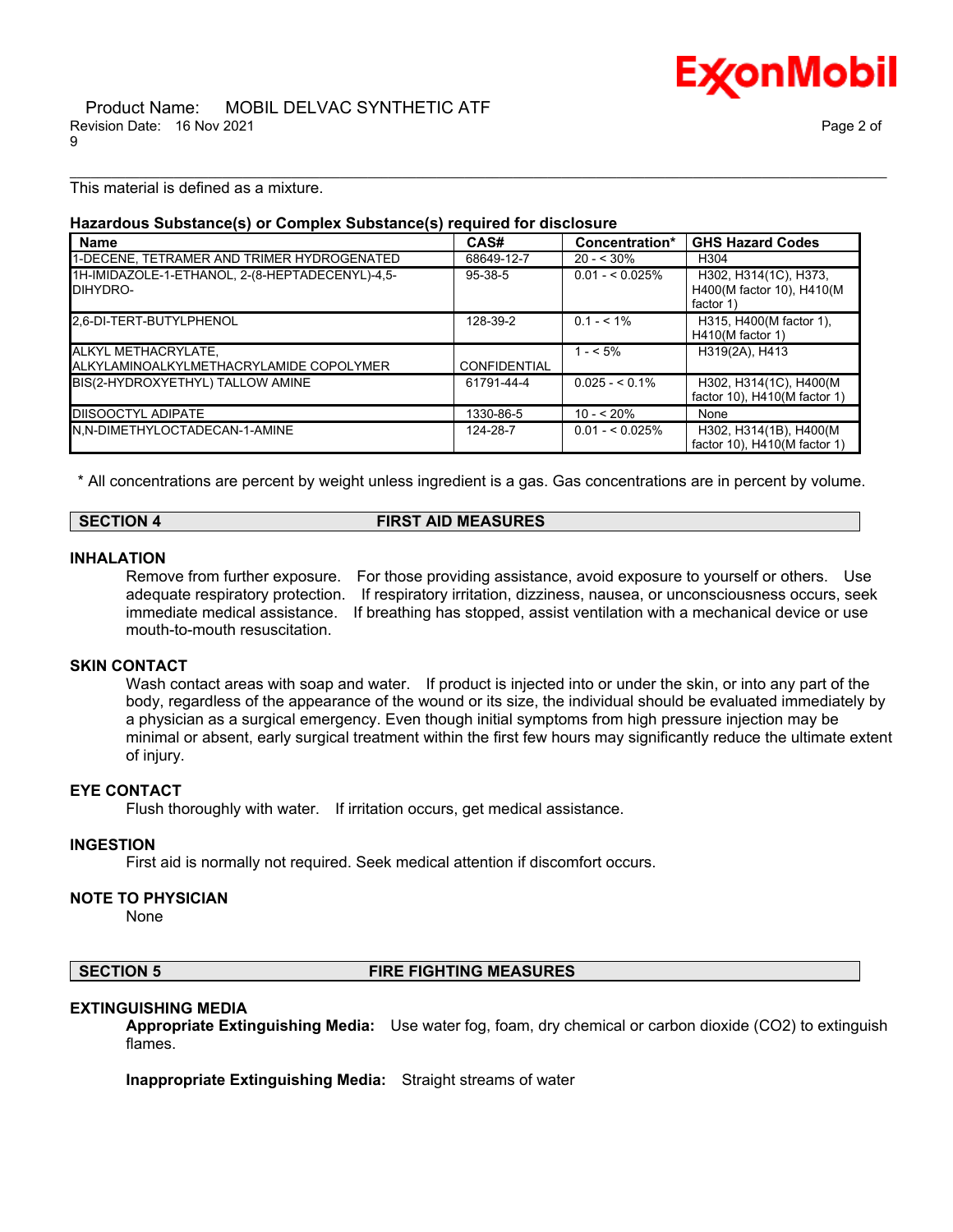



# **FIRE FIGHTING**

**Fire Fighting Instructions:** Evacuate area. Prevent run-off from fire control or dilution from entering streams, sewers or drinking water supply. Fire-fighters should use standard protective equipment and in enclosed spaces, self-contained breathing apparatus (SCBA). Use water spray to cool fire exposed surfaces and to protect personnel.

\_\_\_\_\_\_\_\_\_\_\_\_\_\_\_\_\_\_\_\_\_\_\_\_\_\_\_\_\_\_\_\_\_\_\_\_\_\_\_\_\_\_\_\_\_\_\_\_\_\_\_\_\_\_\_\_\_\_\_\_\_\_\_\_\_\_\_\_\_\_\_\_\_\_\_\_\_\_\_\_\_\_\_\_\_\_\_\_\_\_\_\_\_\_\_\_\_\_\_\_\_\_\_\_\_\_\_\_\_\_\_\_\_\_\_\_\_\_

**Hazardous Combustion Products:** Aldehydes, Incomplete combustion products, Oxides of carbon, Smoke, Fume, Sulphur oxides

# **FLAMMABILITY PROPERTIES**

**Flash Point [Method]:** >230°C (446°F) [ASTM D-92] **Flammable Limits (Approximate volume % in air):** LEL: 0.9 UEL: 7.0 **Autoignition Temperature:** N/D

### **SECTION 6 ACCIDENTAL RELEASE MEASURES**

#### **NOTIFICATION PROCEDURES**

In the event of a spill or accidental release, notify relevant authorities in accordance with all applicable regulations.

#### **PROTECTIVE MEASURES**

Avoid contact with spilled material. See Section 5 for fire fighting information. See the Hazard Identification Section for Significant Hazards. See Section 4 for First Aid Advice. See Section 8 for advice on the minimum requirements for personal protective equipment. Additional protective measures may be necessary, depending on the specific circumstances and/or the expert judgment of the emergency responders.

### **SPILL MANAGEMENT**

**Land Spill:** Stop leak if you can do so without risk. Recover by pumping or with suitable absorbent.

**Water Spill:** Stop leak if you can do so without risk. Confine the spill immediately with booms. Warn other shipping. Remove from the surface by skimming or with suitable absorbents. Seek the advice of a specialist before using dispersants.

Water spill and land spill recommendations are based on the most likely spill scenario for this material; however, geographic conditions, wind, temperature, (and in the case of a water spill) wave and current direction and speed may greatly influence the appropriate action to be taken. For this reason, local experts should be consulted. Note: Local regulations may prescribe or limit action to be taken.

#### **ENVIRONMENTAL PRECAUTIONS**

Large Spills: Dyke far ahead of liquid spill for later recovery and disposal. Prevent entry into waterways, sewers, basements or confined areas.

#### **SECTION 7 HANDLING AND STORAGE**

#### **HANDLING**

Prevent small spills and leakage to avoid slip hazard. Material can accumulate static charges which may cause an electrical spark (ignition source). When the material is handled in bulk, an electrical spark could ignite any flammable vapors from liquids or residues that may be present (e.g., during switch-loading operations). Use proper bonding and/or earthing procedures. However, bonding and earthing may not eliminate the hazard from static accumulation. Consult local applicable standards for guidance. Additional references include American Petroleum Institute 2003 (Protection Against Ignitions Arising out of Static, Lightning and Stray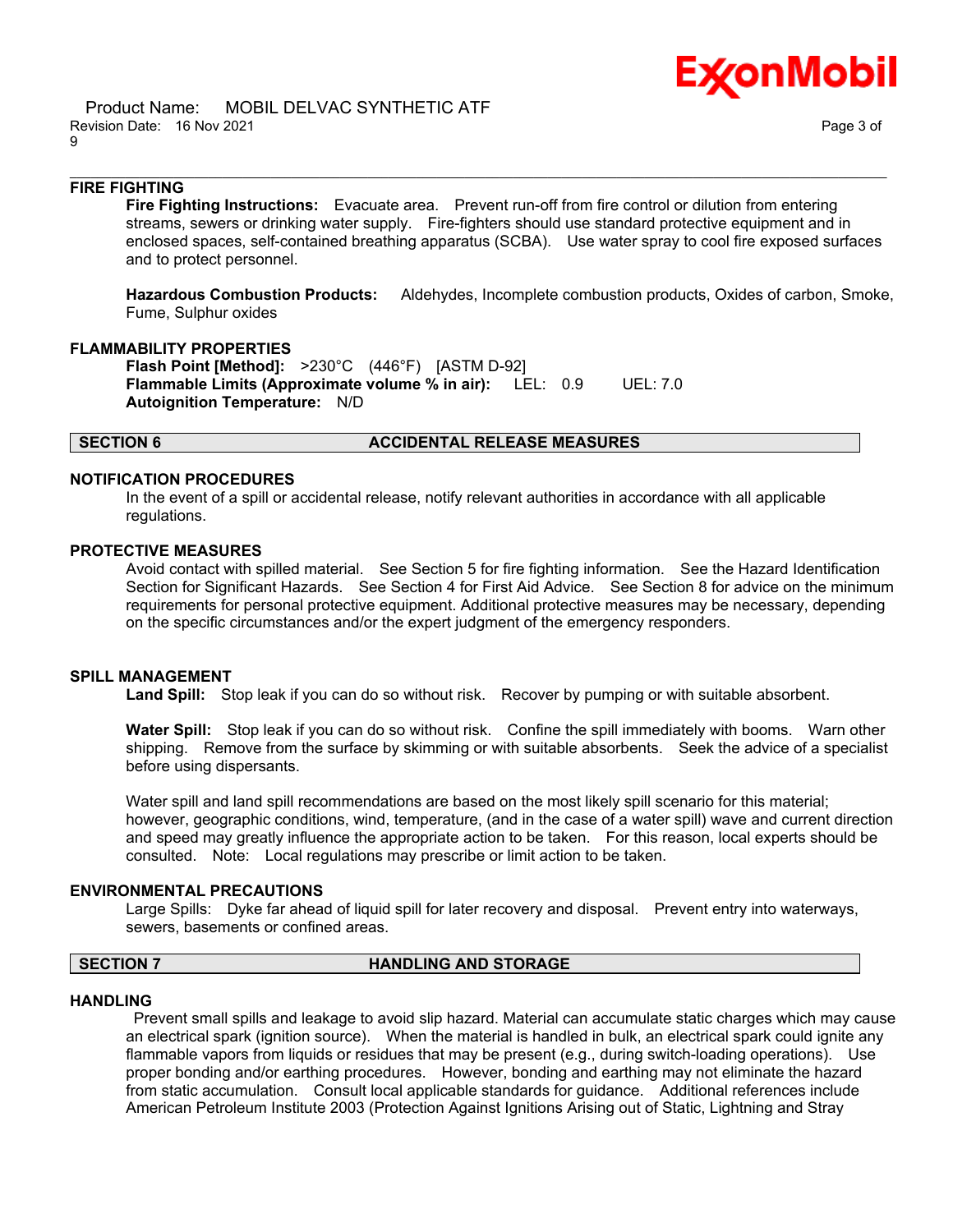

Currents) or National Fire Protection Agency 77 (Recommended Practice on Static Electricity) or CENELEC CLC/TR 50404 (Electrostatics - Code of practice for the avoidance of hazards due to static electricity).

\_\_\_\_\_\_\_\_\_\_\_\_\_\_\_\_\_\_\_\_\_\_\_\_\_\_\_\_\_\_\_\_\_\_\_\_\_\_\_\_\_\_\_\_\_\_\_\_\_\_\_\_\_\_\_\_\_\_\_\_\_\_\_\_\_\_\_\_\_\_\_\_\_\_\_\_\_\_\_\_\_\_\_\_\_\_\_\_\_\_\_\_\_\_\_\_\_\_\_\_\_\_\_\_\_\_\_\_\_\_\_\_\_\_\_\_\_\_

**Static Accumulator:** This material is a static accumulator.

#### **STORAGE**

The type of container used to store the material may affect static accumulation and dissipation. Do not store in open or unlabelled containers.

# **SECTION 8 EXPOSURE CONTROLS / PERSONAL PROTECTION**

# **EXPOSURE LIMIT VALUES**

| <b>Substance Name</b>                         | Form                               | Limit/Standard |                  | <b>Note</b> | <b>Source</b> | Year |
|-----------------------------------------------|------------------------------------|----------------|------------------|-------------|---------------|------|
| 1-DECENE. TETRAMER AND<br>TRIMER HYDROGENATED | Aerosols<br>(thoracic<br>fraction) | TWA            | $5 \text{ mg/m}$ |             | ExxonMobil    | 2020 |
| DIISOOCTYL ADIPATE                            |                                    | <b>TWA</b>     | $5 \text{ mg/m}$ |             | ExxonMobil    | 2020 |

**Exposure limits/standards for materials that can be formed when handling this product:** When mists/aerosols can occur the following is recommended:  $5 \text{ mg/m}^3$  - ACGIH TLV (inhalable fraction).

NOTE: Limits/standards shown for guidance only. Follow applicable regulations. **ENGINEERING CONTROLS**

The level of protection and types of controls necessary will vary depending upon potential exposure conditions. Control measures to consider:

No special requirements under ordinary conditions of use and with adequate ventilation.

# **PERSONAL PROTECTION**

Personal protective equipment selections vary based on potential exposure conditions such as applications, handling practices, concentration and ventilation. Information on the selection of protective equipment for use with this material, as provided below, is based upon intended, normal usage.

**Respiratory Protection:** If engineering controls do not maintain airborne contaminant concentrations at a level which is adequate to protect worker health, an approved respirator may be appropriate. Respirator selection, use, and maintenance must be in accordance with regulatory requirements, if applicable. Types of respirators to be considered for this material include:

No special requirements under ordinary conditions of use and with adequate ventilation. Particulate

For high airborne concentrations, use an approved supplied-air respirator, operated in positive pressure mode. Supplied air respirators with an escape bottle may be appropriate when oxygen levels are inadequate, gas/vapour warning properties are poor, or if air purifying filter capacity/rating may be exceeded.

**Hand Protection:** Any specific glove information provided is based on published literature and glove manufacturer data. Glove suitability and breakthrough time will differ depending on the specific use conditions. Contact the glove manufacturer for specific advice on glove selection and breakthrough times for your use conditions. Inspect and replace worn or damaged gloves. The types of gloves to be considered for this material include:

No protection is ordinarily required under normal conditions of use. Nitrile,Viton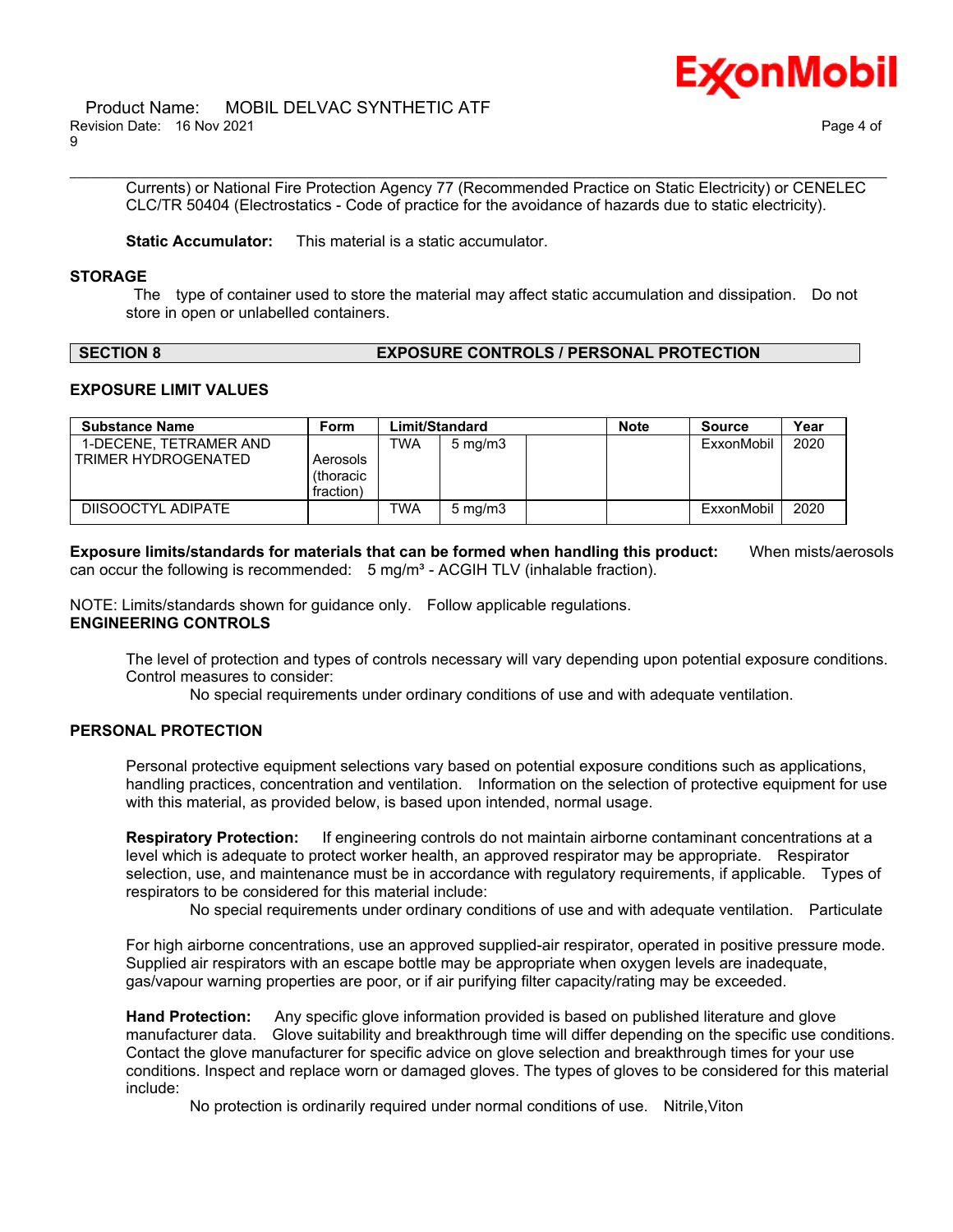

**Eye Protection:** If contact is likely, safety glasses with side shields are recommended.

**Skin and Body Protection:** Any specific clothing information provided is based on published literature or manufacturer data. The types of clothing to be considered for this material include:

\_\_\_\_\_\_\_\_\_\_\_\_\_\_\_\_\_\_\_\_\_\_\_\_\_\_\_\_\_\_\_\_\_\_\_\_\_\_\_\_\_\_\_\_\_\_\_\_\_\_\_\_\_\_\_\_\_\_\_\_\_\_\_\_\_\_\_\_\_\_\_\_\_\_\_\_\_\_\_\_\_\_\_\_\_\_\_\_\_\_\_\_\_\_\_\_\_\_\_\_\_\_\_\_\_\_\_\_\_\_\_\_\_\_\_\_\_\_

No skin protection is ordinarily required under normal conditions of use. In accordance with good industrial hygiene practices, precautions should be taken to avoid skin contact.

**Specific Hygiene Measures:** Always observe good personal hygiene measures, such as washing after handling the material and before eating, drinking, and/or smoking. Routinely wash work clothing and protective equipment to remove contaminants. Discard contaminated clothing and footwear that cannot be cleaned. Practice good housekeeping.

### **ENVIRONMENTAL CONTROLS**

Comply with applicable environmental regulations limiting discharge to air, water and soil. Protect the environment by applying appropriate control measures to prevent or limit emissions.

## **SECTION 9 PHYSICAL AND CHEMICAL PROPERTIES**

**Note: Physical and chemical properties are provided for safety, health and environmental considerations only and may not fully represent product specifications. Contact the Supplier for additional information.**

### **GENERAL INFORMATION**

**Physical State:** Liquid **Colour:** Red **Odour:** Characteristic **Odour Threshold:** N/D

#### **IMPORTANT HEALTH, SAFETY, AND ENVIRONMENTAL INFORMATION**

**Relative Density (at 15.6 °C):** 0.847 **Flammability (Solid, Gas):** N/A **Flash Point [Method]:** >230°C (446°F) [ASTM D-92] **Flammable Limits (Approximate volume % in air):** LEL: 0.9 UEL: 7.0 **Autoignition Temperature:** N/D **Boiling Point / Range:** > 316°C (600°F) **Decomposition Temperature:** N/D **Vapour Density (Air = 1):** > 2 at 101 kPa **Vapour Pressure:** < 0.013 kPa (0.1 mm Hg) at 20 °C **Evaporation Rate (n-butyl acetate = 1):** N/D **pH:** N/A **Log Pow (n-Octanol/Water Partition Coefficient):** > 3.5 **Solubility in Water:** Negligible **Viscosity:** 36 cSt (36 mm2/sec) at 40ºC | 7.3 cSt (7.3 mm2/sec) at 100°C [ASTM D 445] **Oxidizing Properties:** See Hazards Identification Section.

### **OTHER INFORMATION**

**Freezing Point:** N/D **Melting Point:** N/A **Pour Point:** -48°C (-54°F)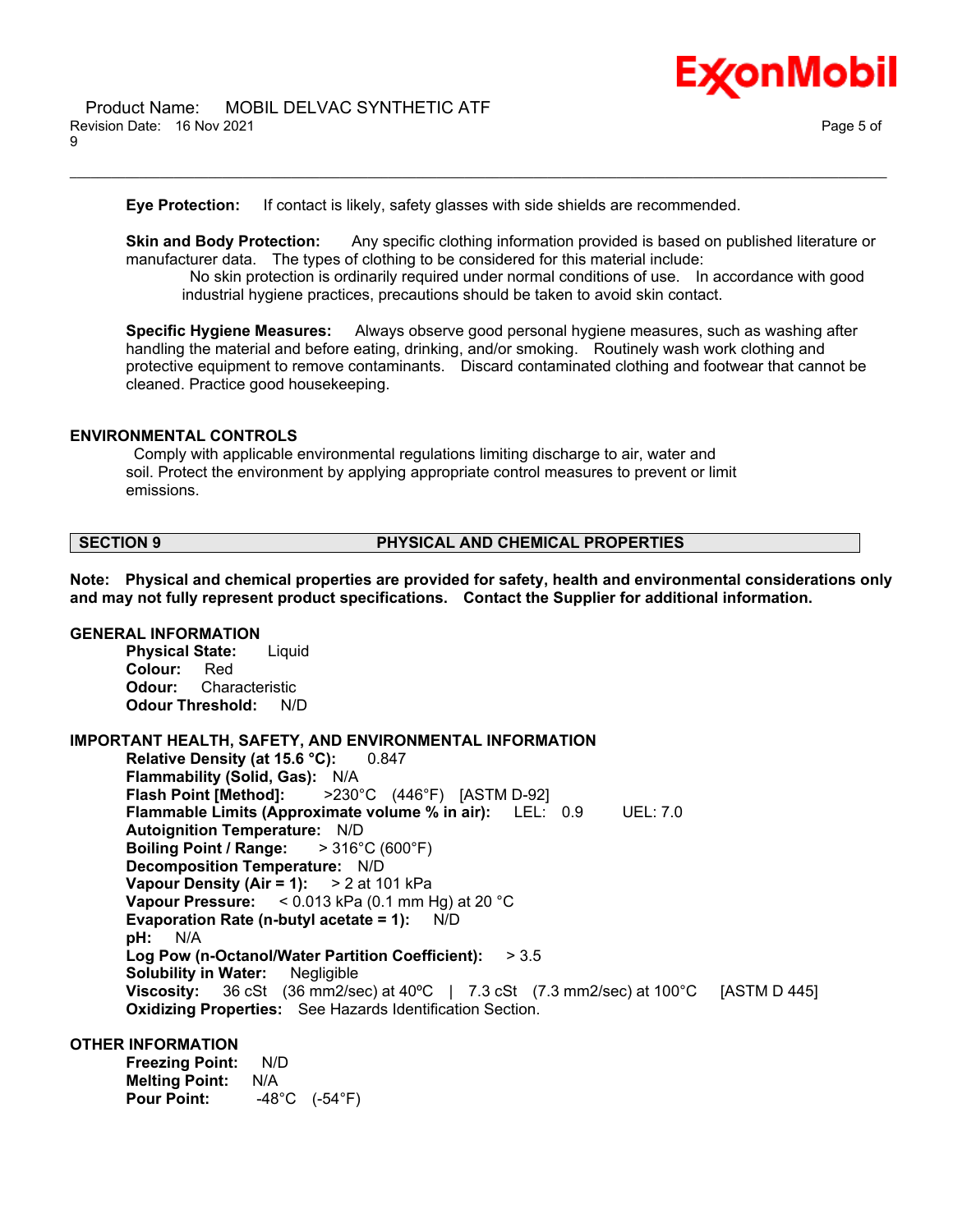

# **SECTION 10 STABILITY AND REACTIVITY**

\_\_\_\_\_\_\_\_\_\_\_\_\_\_\_\_\_\_\_\_\_\_\_\_\_\_\_\_\_\_\_\_\_\_\_\_\_\_\_\_\_\_\_\_\_\_\_\_\_\_\_\_\_\_\_\_\_\_\_\_\_\_\_\_\_\_\_\_\_\_\_\_\_\_\_\_\_\_\_\_\_\_\_\_\_\_\_\_\_\_\_\_\_\_\_\_\_\_\_\_\_\_\_\_\_\_\_\_\_\_\_\_\_\_\_\_\_\_

**STABILITY:** Material is stable under normal conditions.

**CONDITIONS TO AVOID:** Excessive heat. High energy sources of ignition.

**MATERIALS TO AVOID:** Strong oxidisers

**HAZARDOUS DECOMPOSITION PRODUCTS:** Material does not decompose at ambient temperatures.

**POSSIBILITY OF HAZARDOUS REACTIONS:** Hazardous polymerization will not occur.

**SECTION 11 TOXICOLOGICAL INFORMATION**

# **INFORMATION ON TOXICOLOGICAL EFFECTS**

| <b>Hazard Class</b>                                               | <b>Conclusion / Remarks</b>                                                                                       |  |
|-------------------------------------------------------------------|-------------------------------------------------------------------------------------------------------------------|--|
| Inhalation                                                        |                                                                                                                   |  |
| Acute Toxicity: No end point data for<br>material.                | Minimally Toxic. Based on assessment of the components.                                                           |  |
| Irritation: No end point data for material.                       | Negligible hazard at ambient/normal handling temperatures.                                                        |  |
| Ingestion                                                         |                                                                                                                   |  |
| Acute Toxicity: No end point data for<br>material.                | Minimally Toxic. Based on assessment of the components.                                                           |  |
| <b>Skin</b>                                                       |                                                                                                                   |  |
| Acute Toxicity: No end point data for<br>material.                | Minimally Toxic. Based on assessment of the components.                                                           |  |
| Skin Corrosion/Irritation: No end point data<br>for material.     | Negligible irritation to skin at ambient temperatures. Based on<br>assessment of the components.                  |  |
| <b>Eye</b>                                                        |                                                                                                                   |  |
| Serious Eye Damage/Irritation: No end point<br>data for material. | May cause mild, short-lasting discomfort to eyes. Based on<br>assessment of the components.                       |  |
| <b>Sensitisation</b>                                              |                                                                                                                   |  |
| Respiratory Sensitization: No end point data<br>for material.     | Not expected to be a respiratory sensitizer.                                                                      |  |
| Skin Sensitization: No end point data for<br>material.            | Not expected to be a skin sensitizer. Based on assessment of the<br>components.                                   |  |
| Aspiration: Data available.                                       | Not expected to be an aspiration hazard. Based on physico-<br>chemical properties of the material.                |  |
| Germ Cell Mutagenicity: No end point data<br>for material.        | Not expected to be a germ cell mutagen. Based on assessment of<br>the components.                                 |  |
| Carcinogenicity: No end point data for<br>material.               | Not expected to cause cancer. Based on assessment of the<br>components.                                           |  |
| Reproductive Toxicity: No end point data<br>for material.         | Not expected to be a reproductive toxicant. Based on assessment<br>of the components.                             |  |
| Lactation: No end point data for material.                        | Not expected to cause harm to breast-fed children.                                                                |  |
| <b>Specific Target Organ Toxicity (STOT)</b>                      |                                                                                                                   |  |
| Single Exposure: No end point data for<br>material.               | Not expected to cause organ damage from a single exposure.                                                        |  |
| Repeated Exposure: No end point data for<br>lmaterial.            | Not expected to cause organ damage from prolonged or repeated<br>exposure. Based on assessment of the components. |  |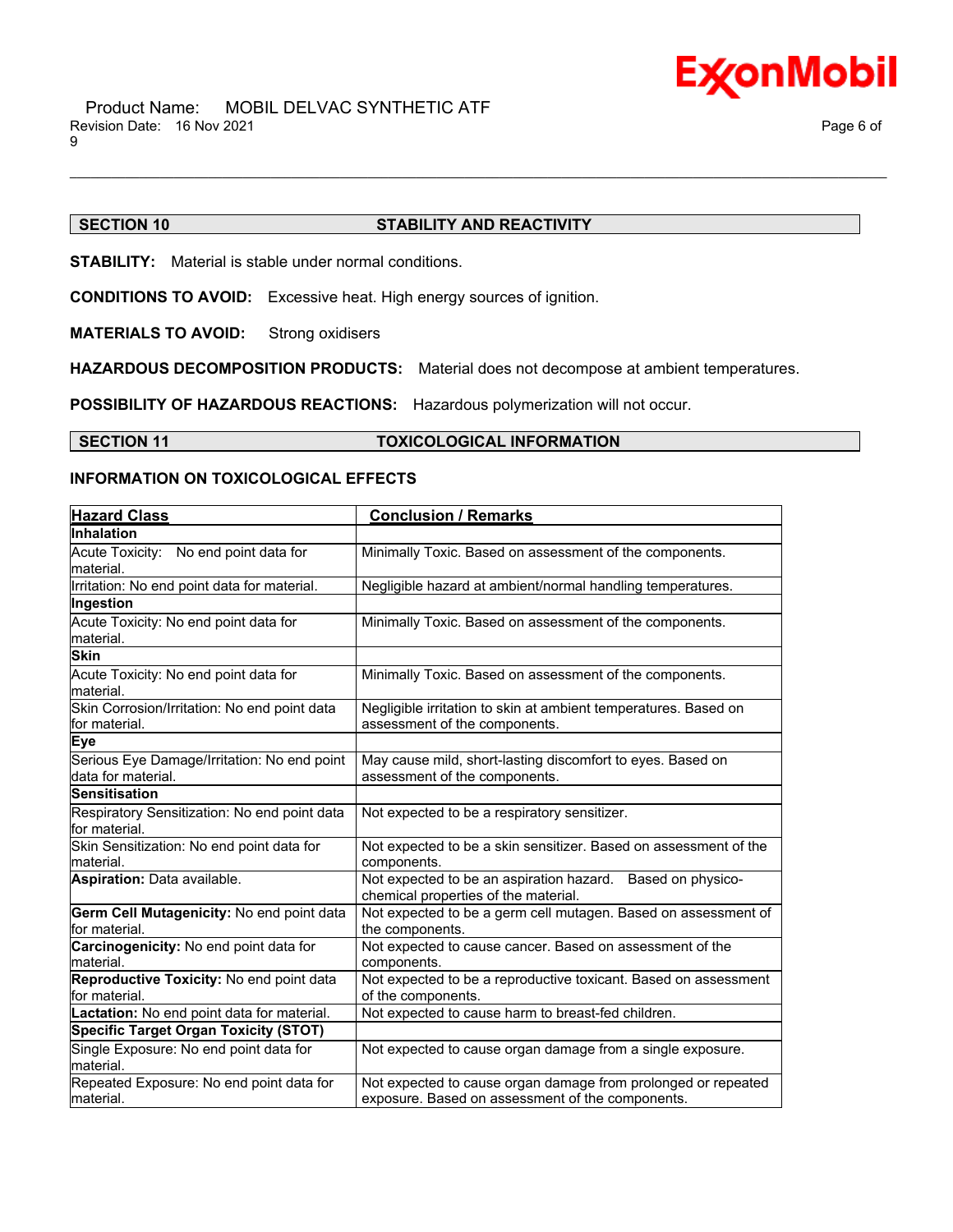

# **TOXICITY FOR SUBSTANCES**

| <b>NAME</b>                   | <b>ACUTE TOXICITY</b>                  |
|-------------------------------|----------------------------------------|
| 1H-IMIDAZOLE-1-ETHANOL, 2-(8- | Oral Lethality: LD 50 1265 mg/kg (Rat) |
| HEPTADECENYL)-4,5-DIHYDRO-    |                                        |

# **OTHER INFORMATION**

### **Contains:**

Synthetic base oils: Not expected to cause significant health effects under conditions of normal use, based on laboratory studies with the same or similar materials. Not mutagenic or genotoxic. Not sensitising in test animals and humans.

\_\_\_\_\_\_\_\_\_\_\_\_\_\_\_\_\_\_\_\_\_\_\_\_\_\_\_\_\_\_\_\_\_\_\_\_\_\_\_\_\_\_\_\_\_\_\_\_\_\_\_\_\_\_\_\_\_\_\_\_\_\_\_\_\_\_\_\_\_\_\_\_\_\_\_\_\_\_\_\_\_\_\_\_\_\_\_\_\_\_\_\_\_\_\_\_\_\_\_\_\_\_\_\_\_\_\_\_\_\_\_\_\_\_\_\_\_\_

# **IARC Classification:**

**The following ingredients are cited on the lists below:** None.

|              | --REGULATORY LISTS SEARCHED-- |              |  |
|--------------|-------------------------------|--------------|--|
| $1 = IARC 1$ | $2 = IARC 2A$                 | $3 = IARC2B$ |  |

## **SECTION 12 ECOLOGICAL INFORMATION**

The information given is based on data for the material, components of the material, or for similar materials, through the application of bridging principals.

#### **ECOTOXICITY**

Material -- Expected to be harmful to aquatic organisms.

#### **MOBILITY**

 Base oil component -- Low solubility and floats and is expected to migrate from water to the land. Expected to partition to sediment and wastewater solids.

**SECTION 13 DISPOSAL CONSIDERATIONS**

Disposal recommendations based on material as supplied. Disposal must be in accordance with current applicable laws and regulations, and material characteristics at time of disposal.

# **DISPOSAL RECOMMENDATIONS**

Product is suitable for burning in an enclosed controlled burner for fuel value or disposal by supervised incineration at very high temperatures to prevent formation of undesirable combustion products. Protect the environment. Dispose of used oil at designated sites. Minimize skin contact. Do not mix used oils with solvents, brake fluids or coolants.

**Empty Container Warning** Empty Container Warning (where applicable): Empty containers may contain residue and can be dangerous. Do not attempt to refill or clean containers without proper instructions. Empty drums should be completely drained and safely stored until appropriately reconditioned or disposed. Empty containers should be taken for recycling, recovery, or disposal through suitably qualified or licensed contractor and in accordance with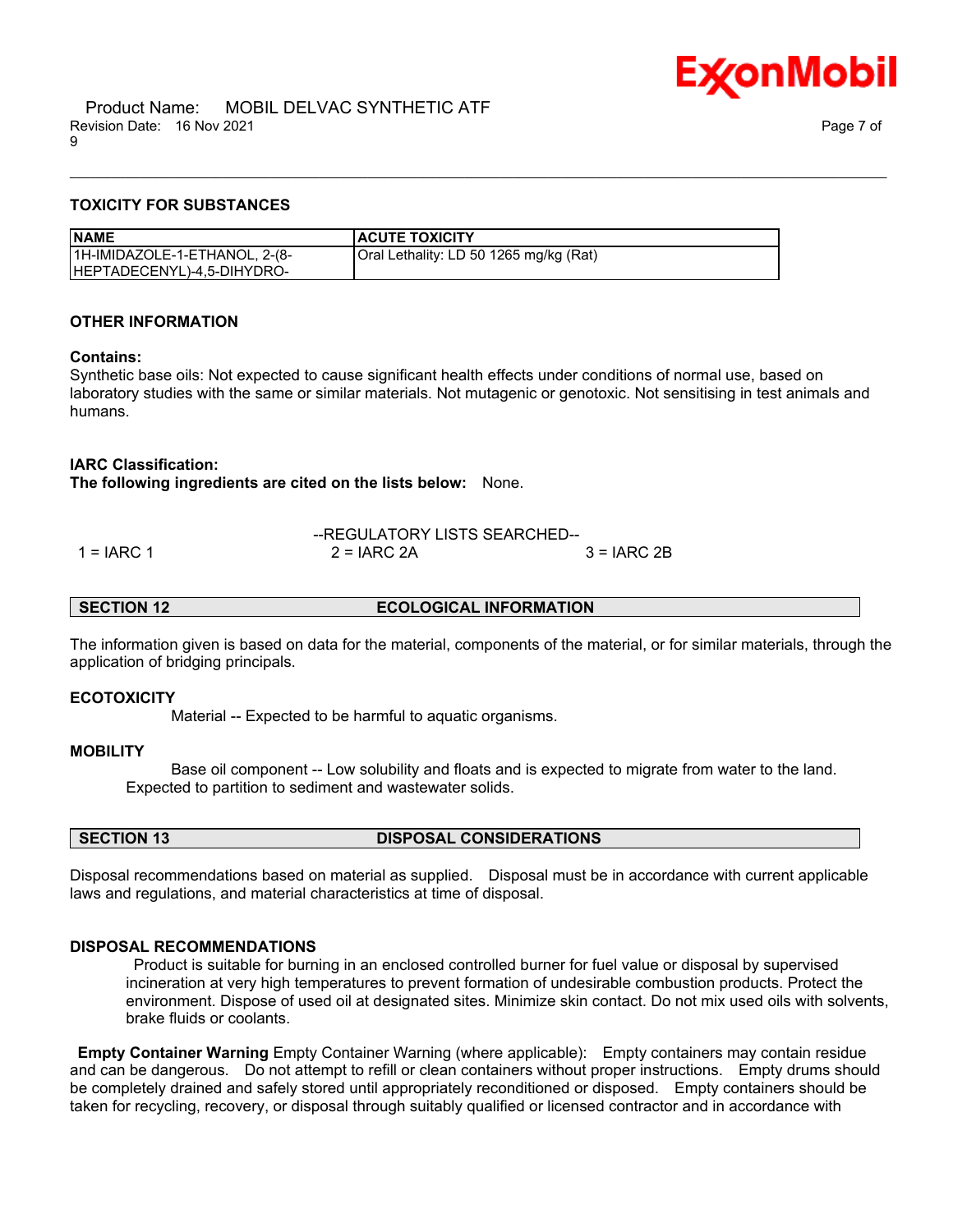

 Product Name: MOBIL DELVAC SYNTHETIC ATF Revision Date: 16 Nov 2021 Page 8 of 9

governmental regulations. DO NOT PRESSURISE, CUT, WELD, BRAZE, SOLDER, DRILL, GRIND, OR EXPOSE SUCH CONTAINERS TO HEAT, FLAME, SPARKS, STATIC ELECTRICITY, OR OTHER SOURCES OF IGNITION. THEY MAY EXPLODE AND CAUSE INJURY OR DEATH.

\_\_\_\_\_\_\_\_\_\_\_\_\_\_\_\_\_\_\_\_\_\_\_\_\_\_\_\_\_\_\_\_\_\_\_\_\_\_\_\_\_\_\_\_\_\_\_\_\_\_\_\_\_\_\_\_\_\_\_\_\_\_\_\_\_\_\_\_\_\_\_\_\_\_\_\_\_\_\_\_\_\_\_\_\_\_\_\_\_\_\_\_\_\_\_\_\_\_\_\_\_\_\_\_\_\_\_\_\_\_\_\_\_\_\_\_\_\_

#### **SECTION 14 TRANSPORT INFORMATION**

- **LAND** : Not Regulated for Land Transport
- **SEA (IMDG):** Not Regulated for Sea Transport according to IMDG-Code

**Marine Pollutant:** No

**AIR (IATA):** Not Regulated for Air Transport

#### **SECTION 15 REGULATORY INFORMATION**

This material is not considered hazardous according to the Classification of Chemicals based on Globally Harmonized System of Classification and Labelling of Chemicals (GHS).

# **REGULATORY STATUS AND APPLICABLE LAWS AND REGULATIONS**

**Listed or exempt from listing/notification on the following chemical inventories :** AIIC, DSL, ENCS, ISHL, KECI, TCSI, TSCA

 **Special Cases:**

| Inventory    | <b>Status</b>          |
|--------------|------------------------|
| <b>IECSC</b> | Apply<br>Restrictions  |
| <b>PICCS</b> | Restrictions.<br>Apply |

# **SECTION 16 OTHER INFORMATION**

#### **N/D = Not determined, N/A = Not applicable**

# **KEY TO THE H-CODES CONTAINED IN SECTION 3 OF THIS DOCUMENT (for information only):**

H302: Harmful if swallowed; Acute Tox Oral, Cat 4

H304: May be fatal if swallowed and enters airways; Aspiration, Cat 1

H314(1B): Causes severe skin burns and eye damage; Skin Corr/Irritation, Cat 1B

H314(1C): Causes severe skin burns and eye damage; Skin Corr/Irritation, Cat 1C

H315: Causes skin irritation; Skin Corr/Irritation, Cat 2

H319(2A): Causes serious eye irritation; Serious Eye Damage/Irr, Cat 2A

H373: May cause damage to organs through prolonged or repeated exposure; Target Organ, Repeated, Cat 2

H400: Very toxic to aquatic life; Acute Env Tox, Cat 1

H410: Very toxic to aquatic life with long lasting effects; Chronic Env Tox, Cat 1

H413: May cause long lasting harmful effects to aquatic life; Chronic Env Tox, Cat 4

# **THIS SAFETY DATA SHEET CONTAINS THE FOLLOWING REVISIONS:**

Section 01: Company Contact Methods information was modified.

Section 01: Company Mailing Address information was added.